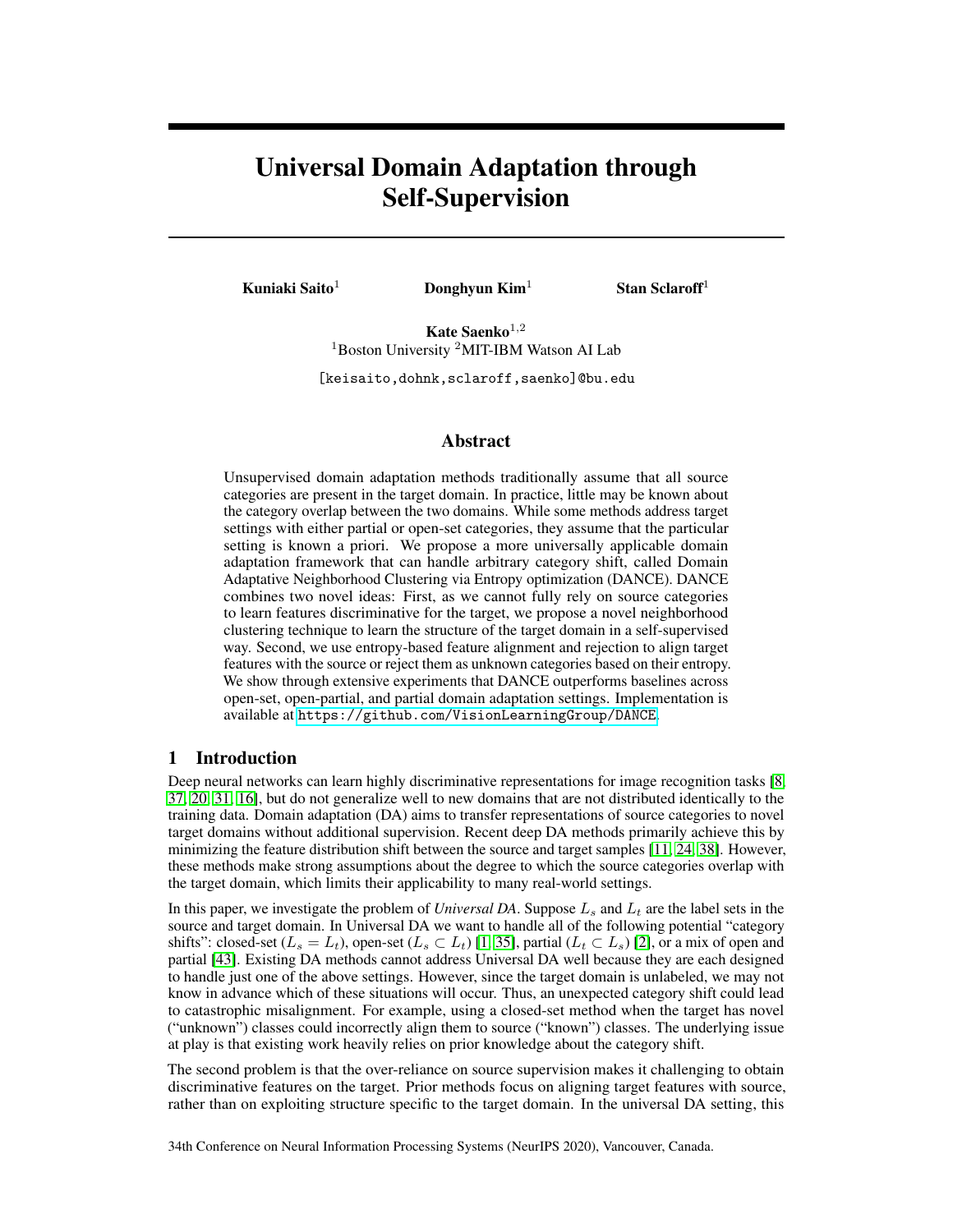<span id="page-1-0"></span>

Figure 1: We propose *DANCE*, which combines a self-supervised clustering loss (red) to cluster neighboring target examples and an entropy separation loss (gray) to consider alignment with source (best viewed in color).

means that we may fail to learn features useful for discriminating "unknown" categories from the known categories, because such features may not exist in the source. Self-supervision was proposed in [\[5\]](#page-8-4) to extract domain-generalizable features, but it is limited in that they did not utilize the cluster structure of the target domain.

We propose to overcome these challenging problems by introducing *Domain Adaptive Neighborhood Clustering via Entropy optimization (DANCE)*. An overview is shown in Fig. [1.](#page-1-0) Rather than relying only on the supervision of source categories to learn a discriminative representation, *DANCE* harnesses the cluster structure of the target domain using self-supervision. This is done with a "neighborhood clustering" technique that self-supervises feature learning in the target. At the same time, useful source features and class boundaries are preserved and adapted via distribution alignment with batchnormalization [\[7\]](#page-8-5) and a novel partial domain alignment loss that we refer to as "entropy separation loss". This loss allows the model to either match each target example with the source, or reject it as an "unknown" category. Our contributions are summarized as follows: (i) we propose *DANCE*, a universal domain adaptation framework that can be applied out-of-the-box without prior knowledge of specific category shift, (ii) design two novel loss functions, neighborhood clustering and entropy separation, for category shift-agnostic adaptation, (iii) experimentally observe that *DANCE* is the only method that outperforms the source-only model in every setting, achieving state-of-the-art performance on all open-set and open-partial DA settings, and some partial DA settings, and (iv) learn discriminative features of "unknown" target samples without any supervision.

## 2 Related Work

Closed-set Domain Adaptation (CDA). The main challenge in domain adaptation (DA) is to leverage unlabeled target data to improve the source classifier's performance while accounting for domain shift. Classic approaches measure the distance between feature distributions in source and target, then train a model to minimize this distance. Many DA methods utilize a domain classifier to measure the distance [\[11,](#page-8-1) [39,](#page-10-3) [24,](#page-9-3) [25\]](#page-9-5), while others minimize utilize pseudo-labels assigned to target examples [\[34,](#page-9-6) [47\]](#page-10-4). Clustering-based methods are proposed by [\[9,](#page-8-6) [36,](#page-10-5) [15\]](#page-9-7). These and other mainstream methods assume that all target examples belong to source classes. In this sense, they rely heavily on the relationship between source and target. **Partial Domain Adaptation (PDA)** handles the case where the target classes are a subset of source classes. This task is solved by performing importance-weighting on source examples that are similar to samples in the target [\[2,](#page-8-3) [44,](#page-10-6) [3\]](#page-8-7). Open set Domain Adaptation (ODA) deals with target examples whose class is different from any of the source classes [\[28,](#page-9-8) [35,](#page-9-4) [23\]](#page-9-9). The drawback of ODA methods is that they assume we necessarily have unknown examples in the target domain, and can fail in closed or partial domain adaptation. The idea of Universal Domain Adaptation (UniDA) was proposed in [\[43\]](#page-10-2). However, they applied their method to a mixture of PDA and ODA, which we call OPDA, where the target domain contains a subset of the source classes plus some unknown classes. Our goal is to propose a method that works well on CDA, ODA, PDA, and OPDA. We call the task UniDA in our paper. Entropy minimization [\[13\]](#page-8-8) for unlabeled samples is popular in semi-supervised learning. In CDA, its effectiveness is confirmed when combined with batch-normalization based domain alignment [\[4\]](#page-8-9). Pseudo-labeling is a similar approach since it increases the confidence of the prediction for target samples and also performs well on CDA when combined with domain-specific batch-normalization [\[7\]](#page-8-5). These methods simply attempt to increase the confidence for "known" classes while our entropy separation loss can decrease the confidence to reject "unknown" classes.

Self-Supervised Learning. Self-supervised learning obtains features useful for various image recognition tasks by using a large number of unlabeled images [\[10\]](#page-8-10). A model is trained to solve a pretext (surrogate) task such as solving a jigsaw puzzle [\[27\]](#page-9-10) or instance discrimination [\[41\]](#page-10-7).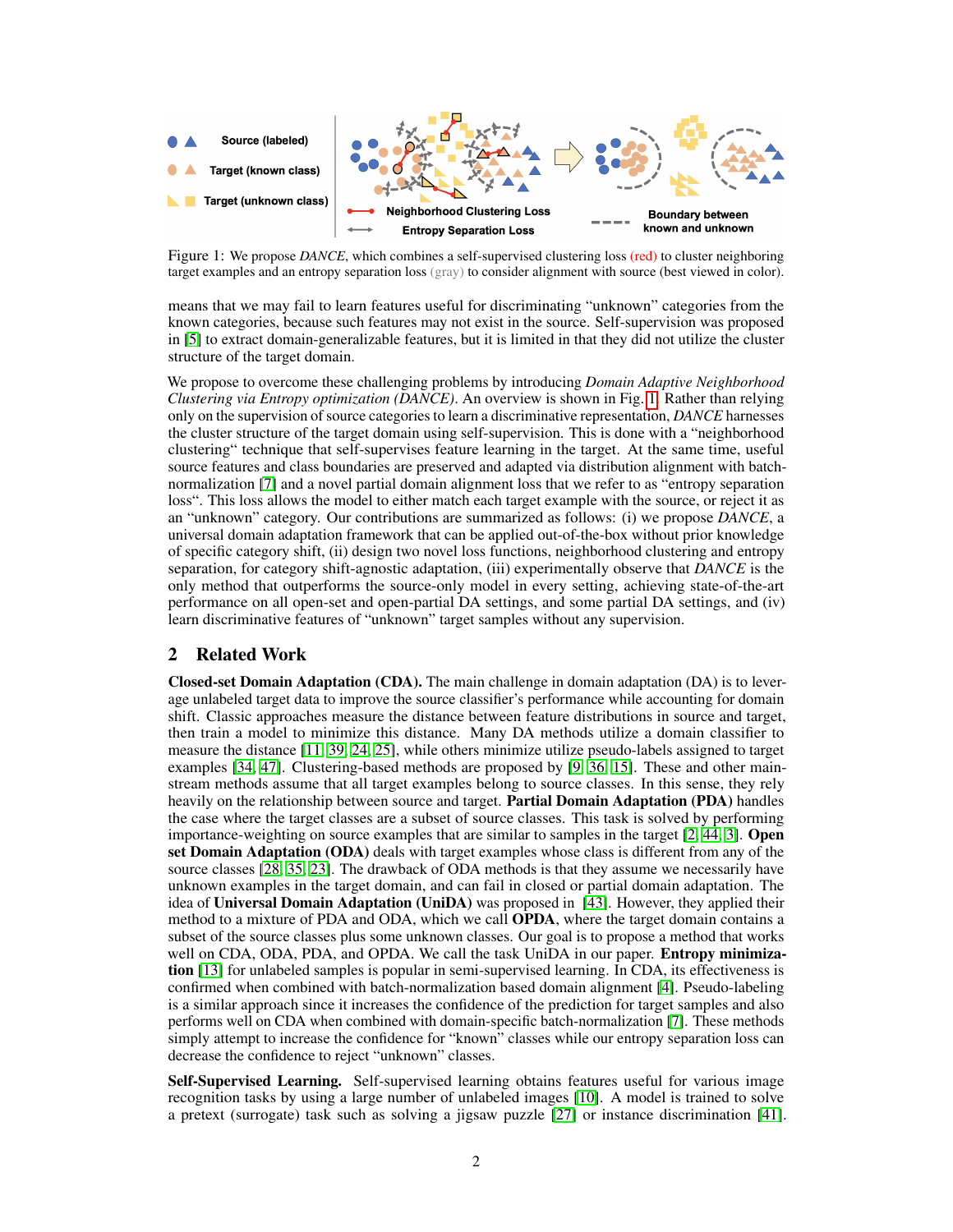[\[6\]](#page-8-11) trained a model to predict each sample's cluster index given by k-means clustering. Directly applying the method to UniDA is challenging, since we need to know the number of clusters in the target domain. [\[19,](#page-9-11) [46\]](#page-10-8) proposed to perform instance discrimination and trained a model to discover neighborhoods for each example. Their result indicates that we can cluster samples without specifying their cluster centers. They calculate cross entropy loss on the probabilistic distribution of similarity between examples. Our neighborhood clustering (NC) is similar in that we aim to perform unsupervised clustering of unlabeled examples without specifying cluster centers, but different in that [\[19,](#page-9-11) [46\]](#page-10-8) require assigning neighbors for each example. Instead, we perform entropy minimization on the similarity distribution among unlabeled target examples and source prototypes. Objectives that can cluster samples without specifying the center can possibly replace NC. But, note that one of our contributions is to provide a framework for UniDA that exploits cluster structure of the target domain and domain-alignment objective with a rejection option. Since these methods are not designed for DA, we focus on the comparison with DA baselines in our main paper. We provide the ablation study of replacing our neighborhood clustering loss with [\[19,](#page-9-11) [6,](#page-8-11) [5\]](#page-8-4) to better understand each loss in supplemental material.

# 3 DANCE: Domain Adaptive Neighborhood Clustering via Entropy optimization

Our task is universal domain adaptation: given a labeled source domain  $\mathcal{D}_s = \{(\mathbf{x}_i^s, y_i^s)\}_{i=1}^{N_s}$  with "known" categories  $L_s$  and an unlabeled target domain  $\mathcal{D}_t = \{(\mathbf{x}_i^t)\}_{i=1}^{N_t}$  which contains all or some "known" categories and possible "unknown" categories. Our goal is to label the target samples with either one of the  $L_s$  labels or the "unknown" label. We train the model on  $\mathcal{D}_s \cup \mathcal{D}_t$  and evaluate on  $\mathcal{D}_t$ . We seek a truly universal method that can handle any possible category shift without prior knowledge of it. The key is not to force complete alignment between the entire source and target distributions, as this may result in catastrophic misalignment. Instead, the challenge is to extract well-clustered target features while performing a relaxed alignment to the source classes and potentially rejecting "unknown" points.

We adopt a prototype-based classifier that maps samples close to their true class centroid (prototype) and far from samples of other classes. We first propose to use self-supervision in the target domain to cluster target samples. We call this technique neighborhood clustering (NC). Each target point is aligned either to a "known" class prototype in the source or to its neighbor in the target. This allows the model to learn a discriminative metric that maps a point to its semantically close match, whether or not its class is "known". This is achieved by minimizing the entropy of the distribution over point similarity. Second, we propose an **entropy separation loss (ES)** to either align the target point with a source prototype or reject it as "unknown". The loss is applied to the entropy of the "known" category classifier's output to force it to be either low (the sample should belong to a "known" class) or high (the sample should be far from any "known" class). In addition, we utilize domain-specific batch normalization [\[7,](#page-8-5) [22,](#page-9-12) [33\]](#page-9-13) to eliminate domain style information as a form of weak domain alignment.

## 3.1 Network Architecture

We adopt the architecture used in [\[33\]](#page-9-13), which has an L2 normalization layer before the last linear layer. We can regard the weight vectors in the last linear layer as prototype features of each class. This architecture is well-suited to our purpose of finding a clustering over both target features and source prototypes. Let  $G$  be the feature extraction network which takes an input  $x$  and outputs a feature vector  $f$ . Let W be the classification network which consists of one linear layer without bias. The layer consists of weight vectors  $[w_1, w_2, \ldots, w_K]$  where K represents the number of classes in the source. W takes L2 normalized features and outputs K logits.  $p$  denotes the output of W after the softmax function.

## 3.2 Neighborhood Clustering (NC)

The principle behind our self-supervised clustering objective is to move each target point either to a "known" class prototype in the source or to its neighbor in the target. By making nearby points closer, the model learns well-clustered features. If "unknown" samples have similar characteristics with other "unknown" samples, then this clustering objective will help us extract discriminative features. This intuition is illustrated in Fig. [1.](#page-1-0) The important point is that we do not rely on strict distribution alignment with the source in order to extract discriminative target features. Instead we propose to minimize the entropy of each target point's similarity distribution to other target samples and to prototypes. To minimize the entropy, the point will move closer to a nearby point (we assume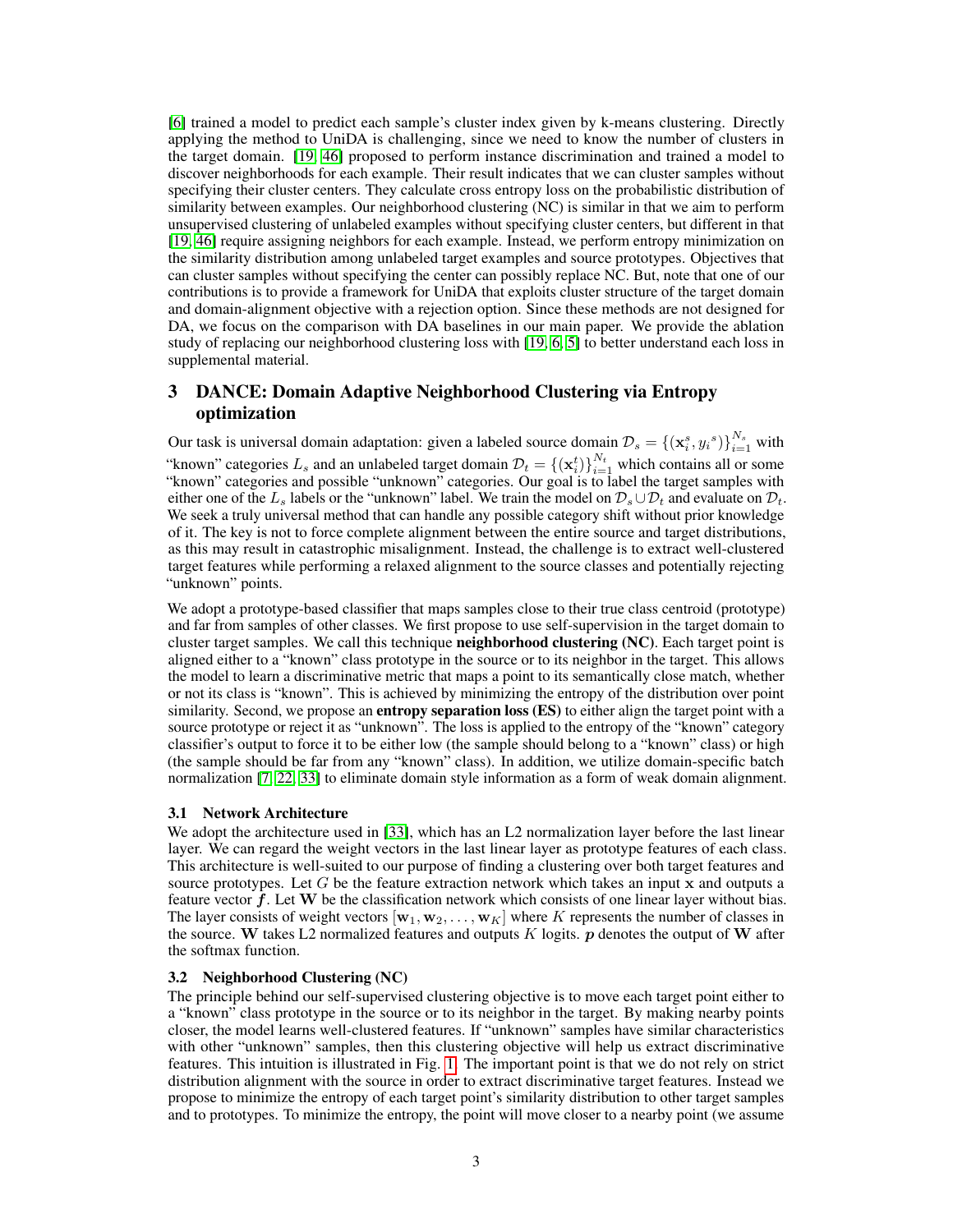<span id="page-3-0"></span>

Figure 2: Left: Similarity distribution calculation in neighborhood clustering (best viewed in color). We minimize the entropy of the similarity distribution between each point (as shown for  $f_1$ ), the prototypes, and the other target samples. Since most target samples are absent in the mini-batch, we store the their features in a memory bank, updating it with each batch. Right: An overview of the entropy separation loss (best viewed in color). We further decrease small entropy to move the sample to a "known"-class prototype, and increase large entropy to move it farther away. Since distinguishing "known" vs "unknown" samples near the boundary is hard, we introduce a confidence threshold that ignores such ambiguous samples.

a neighbor exists) or to a prototype. The advantage of the design is that we do not have to specify the number of clusters in the target domain, which is suitable for Universal DA. This approach is illustrated in Fig. [2.](#page-3-0)

Specifically, we calculate the similarity to all target samples and prototypes for each mini-batch of target features. Let  $V \in R^{N_t \times d}$  denotes a memory bank which stores all target features and  $\mathbf{F} \in \mathbb{R}^{(N_t+K)\times d}$  denotes the target features in the memory bank and the prototype weight vectors, where  $d$  is the feature dimension in the last linear layer:

$$
V = [V_1, V_2, ... V_{N_t}],
$$
\n(1)

$$
F = [V_1, V_2, ... V_{N_t}, w_1, w_2, ..., w_K],
$$
\n(2)

where the  $V_i$  and w are L2-normalized. To consider target samples absent in the mini-batch, we employ a memory bank to store and use the features to calculate the similarity as done in [\[41\]](#page-10-7). In every iteration, V is updated with the mini-batch features. Let  $f_i$  denote features in the mini-batch and  $B_t$  denote sets of target samples' indices in the mini-batch. For all  $i \in B_t$ , we set

$$
V_i = f_i. \tag{3}
$$

Therefore, the memory bank  $V$  contains both updated target features from the current mini-batch and the older target features absent in the mini-batch. Unlike [\[41\]](#page-10-7), we update the memory so that it simply stores features, without considering the momentum of features in previous epochs. Let  $\mathbf{F}_j$  denote the j-th item in F, then the probability that the feature  $\mathbf{f}_i$  is a neighbor of the feature or prototype  $\mathbf{F}_i$  is, for  $i \neq j$  and  $i \in B_t$ ,

$$
p_{i,j} = \frac{\exp(\boldsymbol{F_j}^\top \boldsymbol{f}_i / \tau)}{Z_i},\tag{4}
$$

where

$$
Z_i = \sum_{j=1, j\neq i}^{N_t+K} \exp(\boldsymbol{F}_j^\top \boldsymbol{f}_i / \tau), \tag{5}
$$

and the temperature parameter  $\tau$  controls the distribution concentration degree [\[18\]](#page-9-14). Therefore,  $\tau$ controls the number of neighbors for each sample, which implicitly affects the number of clusters. We provide the analysis on the parameter in supplemental material. Then, the entropy is calculated as

$$
\mathcal{L}_{\text{nc}} = -\frac{1}{|B_t|} \sum_{i \in B_t} \sum_{j=1, j \neq i}^{N_t + K} p_{i,j} \log(p_{i,j}). \tag{6}
$$

We minimize the above loss to align each target sample to either a target neighbor or a prototype, whichever is closer.

#### 3.3 Entropy Separation loss (ES)

The neighborhood clustering loss encourages the target samples to become well-clustered, but we still need to align some of them with "known" source categories while keeping the "unknown" target samples far from the source. In addition to the domain-specific batch normalization (see Sec. [3.4\)](#page-4-0), which can work as a form of weak domain alignment, we need an explicit objective to encourage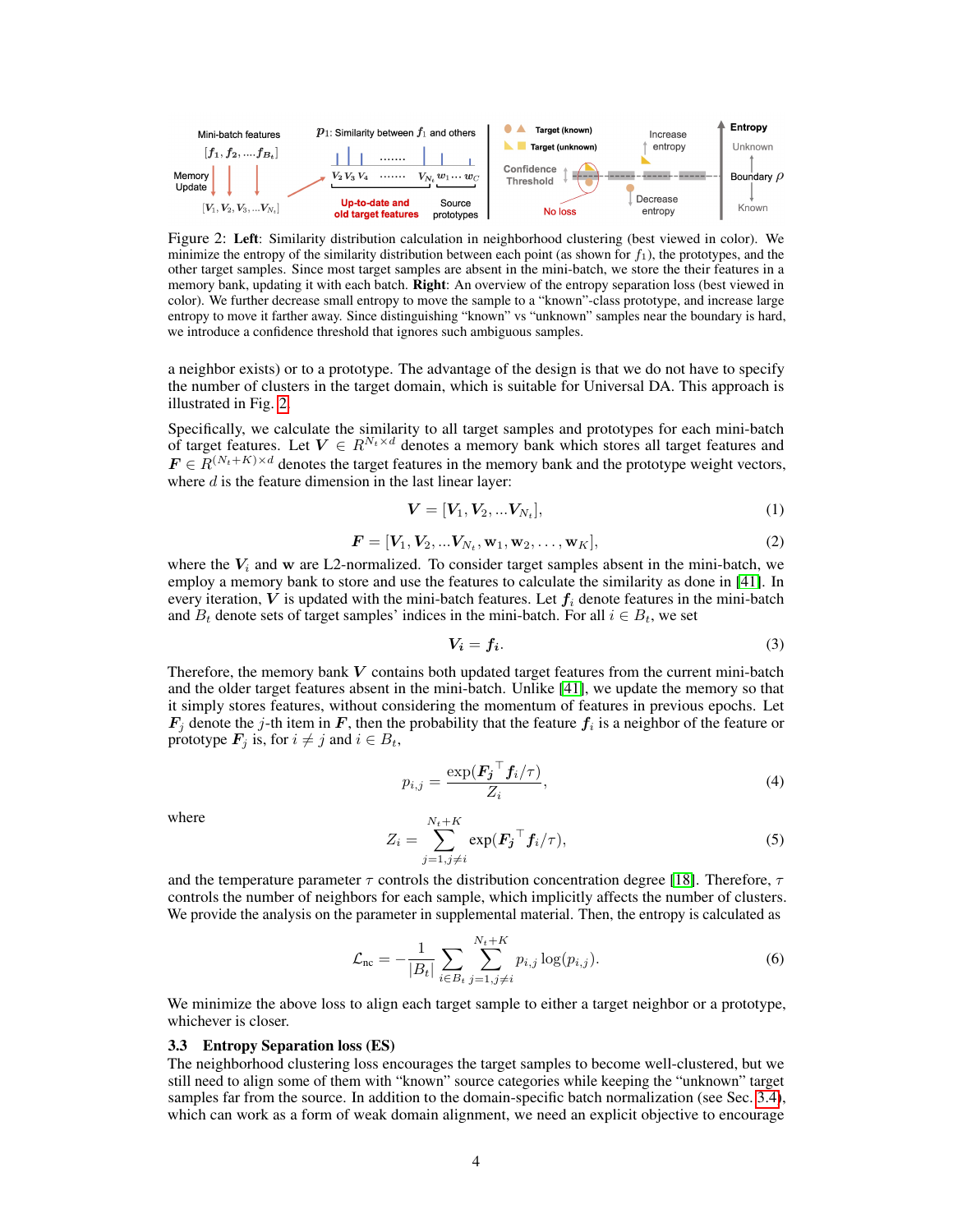<span id="page-4-1"></span>Table 1: Summary of the Universal comparisons. Each dataset (Office, OC, OH, VisDA) has multiple domains and adaptation scenarios and we provide the average accuracy over all scenarios. Our DANCE method substantially improves performance compared to the source-only model in all settings and the average rank of DANCE is significantly higher than all other baselines.

| Method                                                                                      |              | Closed DA |  | Partial DA   Open set DA   Open-Partial DA   Avg |  |  |  |                                                                                   |
|---------------------------------------------------------------------------------------------|--------------|-----------|--|--------------------------------------------------|--|--|--|-----------------------------------------------------------------------------------|
|                                                                                             | Office OH VD |           |  |                                                  |  |  |  | OC OH VD   Office OH VD   Office OH VD   Acc Rank                                 |
| Source Only                                                                                 |              |           |  |                                                  |  |  |  | 76.5 54.6 46.3 75.9 57.0 49.9 89.1 69.6 43.2 86.4 71.0 38.8 61.7 4.8 ± 1.2        |
| <b>DANN</b> [12]                                                                            |              |           |  |                                                  |  |  |  | <b>85.9</b> 62.7 69.1 42.2 40.9 38.7 88.7 72.8 48.2 88.7 76.7 50.6 65.7 3.5 ± 1.7 |
| ETN [3]                                                                                     |              |           |  |                                                  |  |  |  | 85.2 64.0 64.1 <b>92.8</b> 69.4 59.8 88.2 71.9 51.7 88.3 72.6 66.6 70.5 2.9 ± 1.6 |
| STA [23]                                                                                    |              |           |  |                                                  |  |  |  | 73.6 44.7 48.1 69.8 47.9 48.2 89.9 69.3 48.8 89.8 72.6 47.4 61.2 4.5 ± 1.3        |
| <b>UAN</b> [43]                                                                             |              |           |  |                                                  |  |  |  | $84.4$ 58.8 66.4 52.9 34.2 39.7 91.0 74.6 50.0 84.1 75.0 47.3 62.0 4.1 ± 1.3      |
| DANCE (ours) 85.5 69.1 70.2 84.7 71.1 73.7 94.1 78.1 65.3 93.9 80.4 69.2 77.3 1.2 $\pm$ 0.4 |              |           |  |                                                  |  |  |  |                                                                                   |

alignment or rejection of target samples. As pointed out in [\[43\]](#page-10-2), "unknown" target samples are likely to have a larger entropy of the source classifier's output than "known" target samples. This is because "unknown" target samples do not share common features with "known" source classes.

Inspired by this, we propose to draw a boundary between "known" and "unknown" points using the entropy of a classifier's output. We visually introduce the idea in Fig. [2.](#page-3-0) The distance between the entropy and threshold boundary,  $\rho$ , is defined as  $|H(\mathbf{p}) - \rho|$ , where  $\mathbf{p}$  is the classification output for a target sample. By maximizing the distance, we can make  $H(p)$  far from  $\rho$ . We expect that the entropy of "unknown" target samples will be larger than  $\rho$  whereas for the "known" ones it will be smaller. Tuning the parameter  $\rho$  based on each adaptation setting requires a validation set. Instead, we define  $\rho = \frac{\log(K)}{2}$  $\frac{2(K)}{2}$ , where K is the number of source classes. Since  $log(K)$  is the maximum value of  $H(p)$ , we assume  $\rho$  depends on it, and confirm that the defined value empirically works well. We perform an analysis of  $\rho$  in the supplemental material. The above formulation assumes that "known" and "unknown" target samples can be separated with  $\rho$ . However, in many cases, the threshold can be ambiguous and can change due to domain shift. Therefore, we propose to introduce a confidence threshold parameter  $m$  such that the final form of the loss is

$$
\mathcal{L}_{\text{es}} = \frac{1}{|B_t|} \sum_{i \in B_t} \mathcal{L}_{\text{es}}(\boldsymbol{p}_i), \ \ \mathcal{L}_{\text{es}}(\boldsymbol{p}_i) = \begin{cases} -|H(\boldsymbol{p}_i) - \rho| & (|H(\boldsymbol{p}_i) - \rho| > m), \\ 0 & otherwise. \end{cases}
$$
(7)

The introduction of the confidence threshold m allows us to give the separation loss only to confident samples. When  $|H(\mathbf{p}_i)-\rho|$  is sufficiently large, the network is confident about a decision of "known" or "unknown". Thus, we train the network to make the sample far from the value  $\rho$ .

#### <span id="page-4-0"></span>3.4 Training with Domain Specific Batch Normalization

To enhance alignment between source and target domain, we propose to utilize domain-specific batch normalization [\[7,](#page-8-5) [22,](#page-9-12) [33\]](#page-9-13). The batch normalization layer whitens the feature activations, which contributes to a performance gain. As reported in [\[33\]](#page-9-13), simply splitting source and target samples into different mini-batches and forwarding them separately helps alignment. This kind of weak alignment matches our goal because strongly aligning feature distributions can harm the performance on non-closed set domain adaptation.

Final Objective. The final objective is

$$
\mathcal{L} = \mathcal{L}_{\text{cls}} + \lambda (\mathcal{L}_{\text{nc}} + \mathcal{L}_{\text{es}}),\tag{8}
$$

where  $\mathcal{L}_{cls}$  denotes the cross-entropy loss on source samples. The loss on source and target is calculated in a different mini-batch to achieve domain-specific batch normalization. To reduce the number of hyper-parameters, we used the same weighting hyper-parameter  $\lambda$  for  $\mathcal{L}_{\text{nc}}$  and  $\mathcal{L}_{\text{es}}$ .

## 4 Experiments

## 4.1 Experimental Settings

The goal of the experiments is to compare DANCE with the baselines across all sub-cases of Universal DA (i.e., CDA, PDA, ODA, and OPDA) under the four object classification datasets and four settings for each dataset. We follow the settings of CDAN [\[25\]](#page-9-5) for closed (CDA), SAN [\[2\]](#page-8-3) for partial (PDA), STA [\[23\]](#page-9-9) for open-set (ODA), and UAN [\[43\]](#page-10-2) for open-partial domain adaptation (OPDA) in our experiments.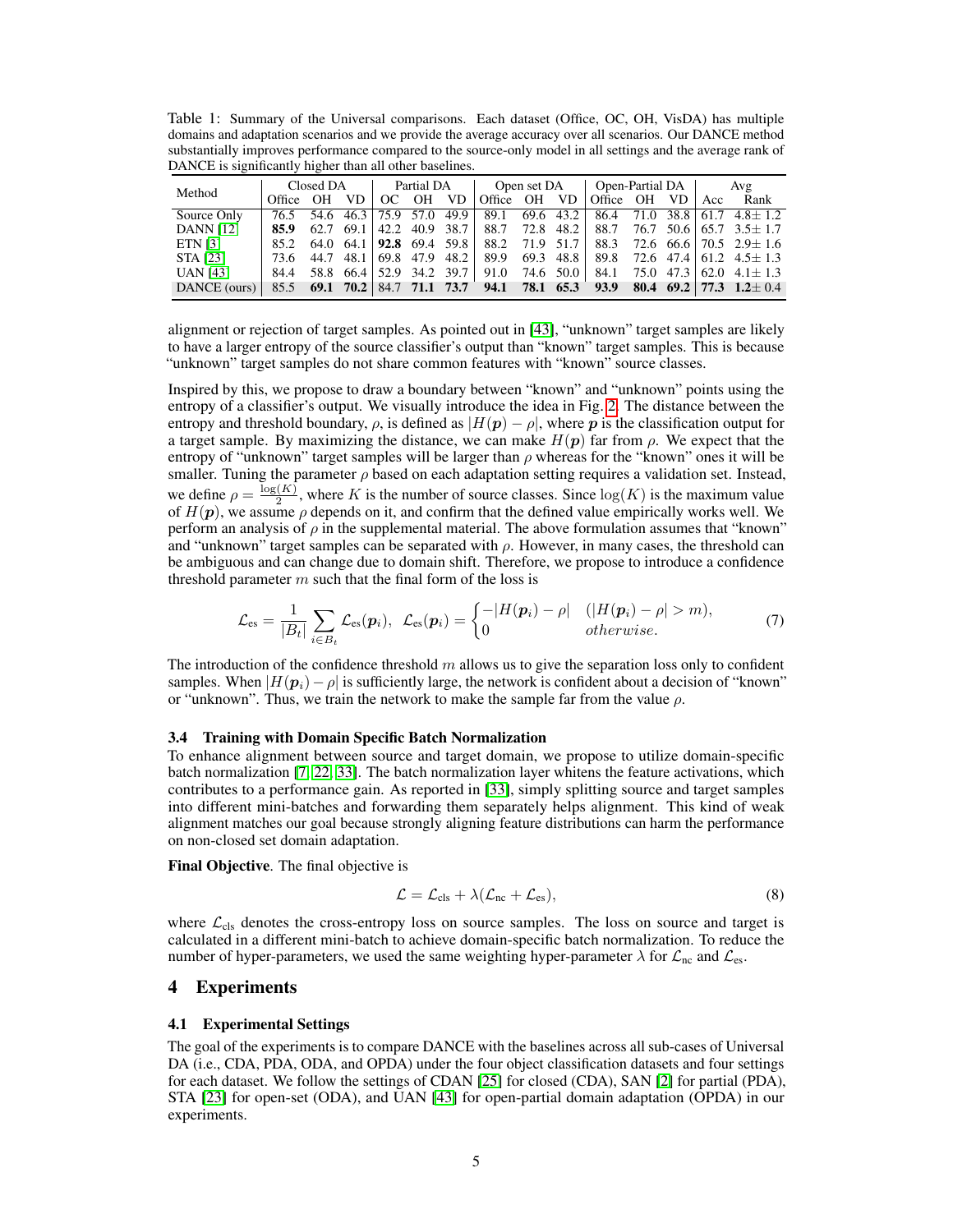<span id="page-5-0"></span>Table 2: Results on closed-set domain adaptation including SAFN [\[42\]](#page-10-9), CDAN [\[25\]](#page-9-5) and MDD [\[45\]](#page-10-10).

| Universal comparison |                   |      |             |      |      |                  |      |                        |           |                                                      |      |           |                          |      |                    |                     |                                                       |      |                |        |        |
|----------------------|-------------------|------|-------------|------|------|------------------|------|------------------------|-----------|------------------------------------------------------|------|-----------|--------------------------|------|--------------------|---------------------|-------------------------------------------------------|------|----------------|--------|--------|
| Method               | Office $(31/0/0)$ |      |             |      |      |                  |      | Office-Home $(65/0/0)$ |           |                                                      |      |           |                          |      |                    |                     |                                                       |      | <b>VisDA</b>   |        |        |
|                      | A <sub>2</sub> W  |      | W2D A2D D2A |      |      | W <sub>2</sub> A |      |                        |           |                                                      |      |           |                          |      |                    |                     | Avg $A2C$ A2P A2R C2A C2P C2R P2A P2C P2R R2A R2C R2P |      |                | Avg    | 12/0/0 |
| SO.                  | 74.               |      | 99.0        |      | 54 0 | 56.3             | 76.5 | 37.0                   | 62.2      | 70.7                                                 | 46.6 | 55.1      | 60.3                     | 46.1 | 32<br>$\mathbf{r}$ | 68.7                | 61<br>۰×                                              | 39.2 | 75.4   54.6    |        | 46.3   |
| <b>DANN</b> [12]     | 86.7              |      | 99.8        | 86.1 | 72.5 | 72.8             | 85.9 |                        | 46.8 68.4 | 76.6                                                 | 54.7 | 63.9      | 69.7 57.1                |      | 44.7               | 75.7                | 64.9                                                  | 513  | 78.7           | 62.7   | 69.1   |
| <b>ETN</b> [3]       | 87.9              | 99.2 | 100         | 88.4 | 68.7 | 66.8             | 85.2 |                        |           | 46.7 69.5 74.8                                       | 62.1 |           | 66.9 71.9                | 56.7 | -44.1              | 77.0                | 70.6                                                  | 50.4 | 77.9 64.0      |        | 64.1   |
| <b>STA [23]</b>      |                   | 90.7 | 98.1        | 75.5 | 51.4 | 48.9             | 73.6 |                        |           | 30.4 46.8 55.9 33.6                                  |      | 46.2 51.1 |                          |      |                    | 35.0 28.3 58.2 51.3 |                                                       | 33.1 | - 66.51        | 144.7  | 48.1   |
| <b>UAN</b> [43]      | 86.5              | 97.0 | 100         | 84.5 | 69.6 | 68.7             | 84.4 |                        |           | 45.0 63.6 71.2 51.4 58.2 63.2 52.6 40.9 71.0         |      |           |                          |      |                    |                     | 63.3                                                  |      | 48.2 75.4 58.7 |        | 66.4   |
| <b>DANCE</b>         | 88.6              | 97.5 | 100         | 89.4 | 69.5 | 68.2             |      |                        |           | 85.5 54.3 75.9 78.4 64.8 72.1 73.4 63.2 53.0 79.4    |      |           |                          |      |                    |                     | 73.0 58.2 82.9                                        |      |                | - 69.1 | 70.2   |
|                      |                   |      |             |      |      |                  |      |                        |           | <b>Methods tailored for Closed Domain Adaptation</b> |      |           |                          |      |                    |                     |                                                       |      |                |        |        |
| <b>SAFN [42]</b>     | 88.8              | 98.4 | 99.8        |      | 69.8 | 69               | 85.  | 52.0                   |           | 76.3                                                 | 64.2 | 699       | 71.9                     | 63   |                    |                     |                                                       |      | 81.5           | 67.3   | NA     |
| <b>CDAN</b> [25]     | 93.1              | 98.2 | 100         | 89   | 70.1 | 68.0             | 86.6 | 49.0                   | 69.3      | 74.5                                                 | 54.4 | 66        | 68.4                     | 55.6 | 48.3               | 759                 | 68.4                                                  | 55.4 | 80.5           | 63.8   | 70.0   |
| <b>MDD</b> [45]      | 94.5              | 98.4 | 100         | 93.5 | 74.6 | 72.2             | 88.9 | 54.9 73.7              |           | 77.8                                                 | 60   |           | 71.4 71.8 61.2 53.6 78.1 |      |                    |                     | 72.5                                                  |      | 60.2 82.3      | 68.1   | 74.6   |

<span id="page-5-1"></span>

| Universal comparison                                  |                            |           |      |           |                                                                                      |           |                                                        |                         |           |           |      |      |                          |      |     |                                                                                   |                |             |       |         |
|-------------------------------------------------------|----------------------------|-----------|------|-----------|--------------------------------------------------------------------------------------|-----------|--------------------------------------------------------|-------------------------|-----------|-----------|------|------|--------------------------|------|-----|-----------------------------------------------------------------------------------|----------------|-------------|-------|---------|
| Method                                                | Office-Caltech $(10/21/0)$ |           |      |           |                                                                                      |           |                                                        | Office-Home $(25/40/0)$ |           |           |      |      |                          |      |     |                                                                                   |                |             |       | VisDA   |
|                                                       |                            |           |      |           | A <sub>2</sub> C W <sub>2</sub> C D <sub>2</sub> C D <sub>2</sub> A W <sub>2</sub> A |           |                                                        |                         |           |           |      |      |                          |      |     | $Avg$ A2C A2P A2R C2A C2P C2R P2A P2C P2R R2A R2C R2P                             |                |             | Avg   | (6/6/0) |
| SO.                                                   | 754                        |           |      | 68.5 80.4 | 84.6                                                                                 | 75.91     |                                                        |                         |           |           |      |      |                          |      |     | 37.1 64.5 77.1 52.0 51.3 62.4 52.0 31.3 71.6 66.6 42.6 75.1 57.0                  |                |             |       | 46.3    |
| <b>DANN</b> [12]                                      | 41.9                       | 42.7      | 43.4 | 41.5      | 41.5                                                                                 |           |                                                        |                         |           |           |      |      |                          |      |     | 42.2   35.5   48.2   51.6   35.2   35.4   41.4   34.8   31.7   46.2   47.5   34.7 |                | 49 O L      | 40.9  | 38.7    |
| <b>ETN [3]</b>                                        | 88.9                       | 92.3      |      | 92.9 95.4 | 94.3                                                                                 |           |                                                        |                         |           |           |      |      |                          |      |     | 92.8  52.1  74.5  83.1  69.8  65.2  76.5  69.1  50.6  82.5  76.3  53.8  79.1      |                |             | 1694  | 59.8    |
| <b>STA</b> [23]                                       | 75.7                       | 72.4      | 62.8 | 70.5      | 67.7                                                                                 |           |                                                        |                         |           |           |      |      |                          |      |     | 69.8   35.0 55.2 59.7 37.5 48.4 53.5 36.0 32.2 59.9 54.3 38.5 64.6   47.9         |                |             |       | 48.2    |
| <b>UAN</b> [43]                                       | 47.1                       | 49.7      |      | 50.6 55.5 | 61.6                                                                                 |           | 52.9 24.5 35.0 41.5 34.7 32.3 32.7 32.7 21.1 43.0 39.7 |                         |           |           |      |      |                          |      |     |                                                                                   | 26.6 46.0 34.2 |             |       | 39.7    |
| <b>DANCE</b>                                          |                            | 88.8 79.2 | 79.4 | 83.7      | 92.6                                                                                 | 84.8      |                                                        |                         |           |           |      |      |                          |      |     | 53.6 73.2 84.9 70.8 67.3 82.6 70.0 50.9 84.8 77.0 55.9 81.8 71.1                  |                |             |       | 73.7    |
| <b>Methods tailored for Partial Domain Adaptation</b> |                            |           |      |           |                                                                                      |           |                                                        |                         |           |           |      |      |                          |      |     |                                                                                   |                |             |       |         |
| <b>SAN [2]</b>                                        | NA                         | ΝA        | ΝA   |           | 919                                                                                  | <b>NA</b> | 44.4                                                   | 68.7                    |           | 74.6 67.5 | 65.0 | 77.8 | 59.8                     | -44. | 80. |                                                                                   | 50 2           | 78.7        | 165.3 | NA      |
| <b>ETN [3]</b>                                        | 89.5                       | 92.6      | 93.5 | 959       | 92.3                                                                                 | 92.7      | 59 2                                                   | 77.0                    | 79.5 62.9 |           |      |      | 65.7 75.0 68.3 55.4 84.4 |      |     | 75.7577                                                                           |                | 84.5   70.5 |       | 66.0    |
| <b>IAFN</b> [42]                                      | NA                         | NA        | NA   | NA        | NA                                                                                   | <b>NA</b> |                                                        |                         |           |           |      |      |                          |      |     | 58.9 76.3 81.4 70.4 73.0 77.8 72.4 55.3 80.4 75.8                                 | 60.4 79.9 71.8 |             |       | 67.7    |

Datasets. As the most prevalent benchmark dataset, we use Office [\[32\]](#page-9-15), which has three domains (Amazon (A), DSLR (D), Webcam (W)) and 31 classes. The second benchmark dataset OfficeHome (OH) [\[40\]](#page-10-11) contains four domains and 65 classes. The third dataset VisDA (VD) [\[30\]](#page-9-16) contains 12 classes from two domains: synthetic and real images. We provide an analysis of varying the number of classes using Caltech [\[14\]](#page-9-17) and ImageNet [\[8\]](#page-8-0) because these datasets contain a large number of classes. Let  $L_s$  denotes a set of classes present in the source,  $L_t$  denotes a set of classes present in the target. The class split in each setting  $(|L_s \cap L_t|/|L_s - L_t|/|L_t - L_s|)$  is shown in each table. We follow the experimental settings of [\[25,](#page-9-5) [2,](#page-8-3) [23,](#page-9-9) [43\]](#page-10-2) for each split (see suppl. material for details).

Evaluation. We use the same evaluation metrics as previous works. In CDA and PDA, we simply calculate the accuracy over all target samples. In ODA and OPDA, we average the accuracy over classes including "unknown". For example, an average over 11 classes is reported in the Office ODA setting. We run each experiment three times and report the average result.

Implementation. All experiments are implemented in Pytorch [\[29\]](#page-9-18). We employ ResNet50 [\[17\]](#page-9-19) pre-trained on ImageNet [\[8\]](#page-8-0) as the feature extractor in all experiments. We remove the last linear layer of the network and add a new weight matrix to construct W. For baselines, we use their implementation. Hyper-parameters for each method are tuned on the "Amazon to DSLR" OPDA setting. We set  $\lambda$  in Eq. 9 as 0.05 and m in Eq. 7 as 0.5 for our method. For all comparisons, we use the same hyper-parameters, batch-size, learning rate, and checkpoint. The analysis of sensitivity to hyper-parameters is discussed in the supplementary.

Comparisons. We show two kinds of comparisons to provide better empirical insights. The first is the universal comparison to the 5 baselines including state-of-the-art methods on CDA, PDA, ODA, and OPDA. As we assume that we do not have prior knowledge of the category shift in the target domain, so all methods use fixed hyper-parameters, which are tuned on the "Amazon to DSLR" OPDA setting. This means that even for CDA and PDA, all methods use "unknown" example rejection during testing. Since methods for CDA and PDA are not designed with "unknown" example rejection, we reject samples using the entropy of classifier's output. The second is the comparison with methods tailored for each setting. In addition to the 5 baselines, we report published state-of-the-art results on each setting if available. Note that the universal results should not be directly compared with the methods tailored for each setting, as they are optimized for each setting with prior knowledge and do not have "unknown" example rejection in CDA and PDA.

Universal comparison baselines: Source-only (SO). The model is trained with source examples without using target samples. By comparing to it, we can see how much gain we can obtain by performing adaptation. Closed-set DA (CDA). Since this is the most popular setting of domain adaptation, we employ DANN [\[11\]](#page-8-1), a standard approach of feature distribution matching between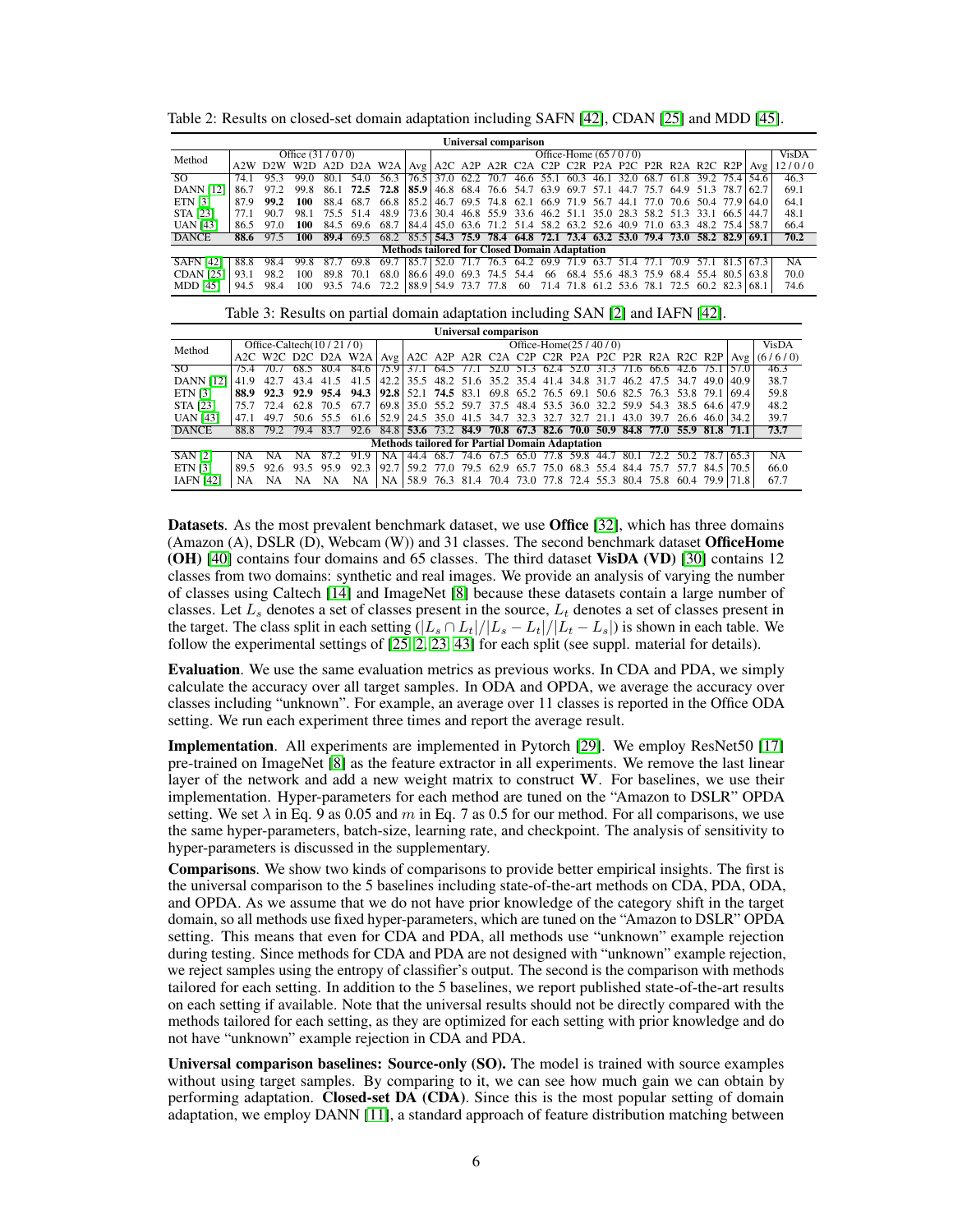Table 4: Results on open-set domain adaptation.

<span id="page-6-1"></span><span id="page-6-0"></span>

| Universal comparison |                    |                 |                                                                         |      |      |                               |      |                                                                                                        |      |                |                                                             |      |                               |  |  |  |                                              |           |                  |      |         |
|----------------------|--------------------|-----------------|-------------------------------------------------------------------------|------|------|-------------------------------|------|--------------------------------------------------------------------------------------------------------|------|----------------|-------------------------------------------------------------|------|-------------------------------|--|--|--|----------------------------------------------|-----------|------------------|------|---------|
| Method               | Office $(10/0/11)$ |                 |                                                                         |      |      |                               |      | Office-Home $(15/0/50)$                                                                                |      |                |                                                             |      |                               |  |  |  |                                              | VisDA     |                  |      |         |
|                      | A2W                |                 | D2W W2D A2D D2A W2A Avg A2C A2P A2R C2A C2P C2R P2A P2C P2R R2A R2C R2P |      |      |                               |      |                                                                                                        |      |                |                                                             |      |                               |  |  |  |                                              |           |                  | Avg  | (6/0/6) |
| $\overline{SO}$      | 83.8               | 95.3            | 95.3                                                                    | 89.6 | 85.6 | 84.9                          | 89.1 |                                                                                                        |      |                | 55.1 79.8 87.2 61.8 66.2 76.6 63.9 48.5 82.4 75.5 53.7 84.2 |      |                               |  |  |  |                                              |           |                  | 69.6 | 43.3    |
| <b>DANN</b> [12]     | 87.6               | 90.5            | 91.2                                                                    | 88.7 | 87.4 | 87.0                          | 88.7 | 62.1                                                                                                   |      | 78.0 86.4 75.5 |                                                             | 72.0 | 79.3 68.8 52.5 82.7           |  |  |  | 76.1                                         | 58.0 82.7 |                  | 72.8 | 48.2    |
| <b>ETN</b> [3]       | 86.7               | 90.0            | 90.1                                                                    | 89.1 | 86.7 | 86.6                          | 88.2 | 58.2                                                                                                   | 79.9 | 85.5           | -67.7                                                       |      |                               |  |  |  | 70.9 79.6 66.2 54.8 81.2 76.8 60.7 81.7 71.9 |           |                  |      | 51.7    |
| <b>STA [23]</b>      | 91.7               | 94.4            | 94.8                                                                    | 90.9 | 87.3 |                               |      | $80.6 \mid 89.9 \mid 56.6$ 74.7                                                                        |      | 86.5 65.7      |                                                             |      |                               |  |  |  | 69.7 77.3 63.4 47.8 81.0 73.6 57.1 78.8 69.3 |           |                  |      | 51.7    |
| <b>UAN</b> [43]      | 88.0               | 95.8            | 94.8                                                                    | 88.1 | 89.9 | 89.4 91.0 63.3 82.4 86.3 75.3 |      |                                                                                                        |      |                |                                                             |      | 76.2 82.0 69.4 58.2 83.4 76.1 |  |  |  |                                              |           | $60.5$ 81.9 74.6 |      | 50.0    |
| <b>DANCE</b>         | 93.6               | 97.0            | 97.1                                                                    | 95.7 | 91.0 |                               |      | 90.3   94.1   64.1   84.1   88.3   76.7   80.7   84.9   77.6   62.7   85.4   80.8   65.1   87.1   78.1 |      |                |                                                             |      |                               |  |  |  |                                              |           |                  |      | 65.3    |
|                      |                    | (a) Source only |                                                                         |      |      | $(b)$ DANN                    |      |                                                                                                        |      |                | (c) DANCE w/o NC                                            |      |                               |  |  |  | (d) DANCE                                    |           |                  |      |         |

Figure 3: t-SNE [\[26\]](#page-9-20) plots of target examples (Best viewed in color). Black dots are target "known" examples while other colors are "unknown" examples. The colors indicate different classes. DANCE extracts discriminative features for "known" examples while keeping "unknown" examples far from "known" examples. Although we do not give supervision on "unknown" classes, some of them are clustered correctly.

domains. **Partial DA (PDA)**. ENT [\[3\]](#page-8-7) is the state-of-the-art method in PDA. This method utilizes the importance weighting on source samples with adversarial learning. Open-set DA (ODA). STA [\[23\]](#page-9-9) tries to align target "known" examples as well as rejecting "unknown" samples. This method assumes that there is a particular number of "unknown" samples and rejects them as "unknown". Open-Partial DA (OPDA). UAN [\[43\]](#page-10-2) tries to incorporate the value of entropy to reject "unknown" examples.

## 4.2 Results

Overview (Table [1\)](#page-4-1). As seen in Table [1,](#page-4-1) which summarizes the universal comparison, DANCE is the only method which improves the performance compared to SO, a model trained without adaptation, in all settings. In addition, DANCE performs the best on open set and open-partial adaptation in all settings and the partial and closed domain adaptation setting for OfficeHome and VisDA. Our average performance is much better than other baselines with respect to both accuracy and rank. Due to a limited space, we put the result of OPDA in supplemental material. CDA (Table [2\)](#page-5-0). DANCE significantly improves performance compared to the source-only model (SO), and shows comparable performance to some of the baseline methods. Even compared to methods specialized in this setting, DANCE shows superior performance in OfficeHome. Some baselines show better performance in Office. However, such methods designed for CDA fail in adaptation when there are "unknown" examples. PDA (Table [3\)](#page-5-1). DANCE significantly improves accuracy compared to SO and achieves a comparable performance to ETN, which is the one of the state-of-the-art methods in PDA. Although ETN in the universal comparison shows better performance than DANCE in Office, it does not perform well on ODA and OPDA. In the case of VisDA and OfficeHome, DANCE outperforms all baselines. ODA (Table [4\)](#page-6-0). DANCE outperforms all the other baselines including ones tailored for ODA. STA and UAN are designed for the ODA and OPDA achieve decent performance on these settings but show poor performance on some settings in CDA and PDA. One reason is that their method assumes that there there is a particular number of "unknown" examples in the target domain and reject them as "unknown".

Feature Visualization. Fig. [3](#page-6-1) shows the target feature visualization with t-SNE [\[26\]](#page-9-20). We use the ODA setting of "DSLR to Amazon" on Office. The target "known" features (black dots) are well clustered with DANCE. In addition, most of the "unknown" features (the other colors) are kept far from "known" features and "unknown" examples in the same class are clustered together. Although we do not give supervision on the "unknown" classes, similar examples are clustered together. The visualization supports the results of the clustering performance (see below).

Ablation by clustering "unknown" examples. Here, we evaluate how well the learned features can cluster samples of both "known" and "unknown" classes in the ODA setting. The goal of the ODA is to classify samples from "unknown" classes into a single class, i.e. "unknown". But, the "unknown" classes actually consist of multiple classes. Here, we evaluate the ability to cluster the "unknown" classes into their original classes. We train a new linear classifier on top of the fixed learned feature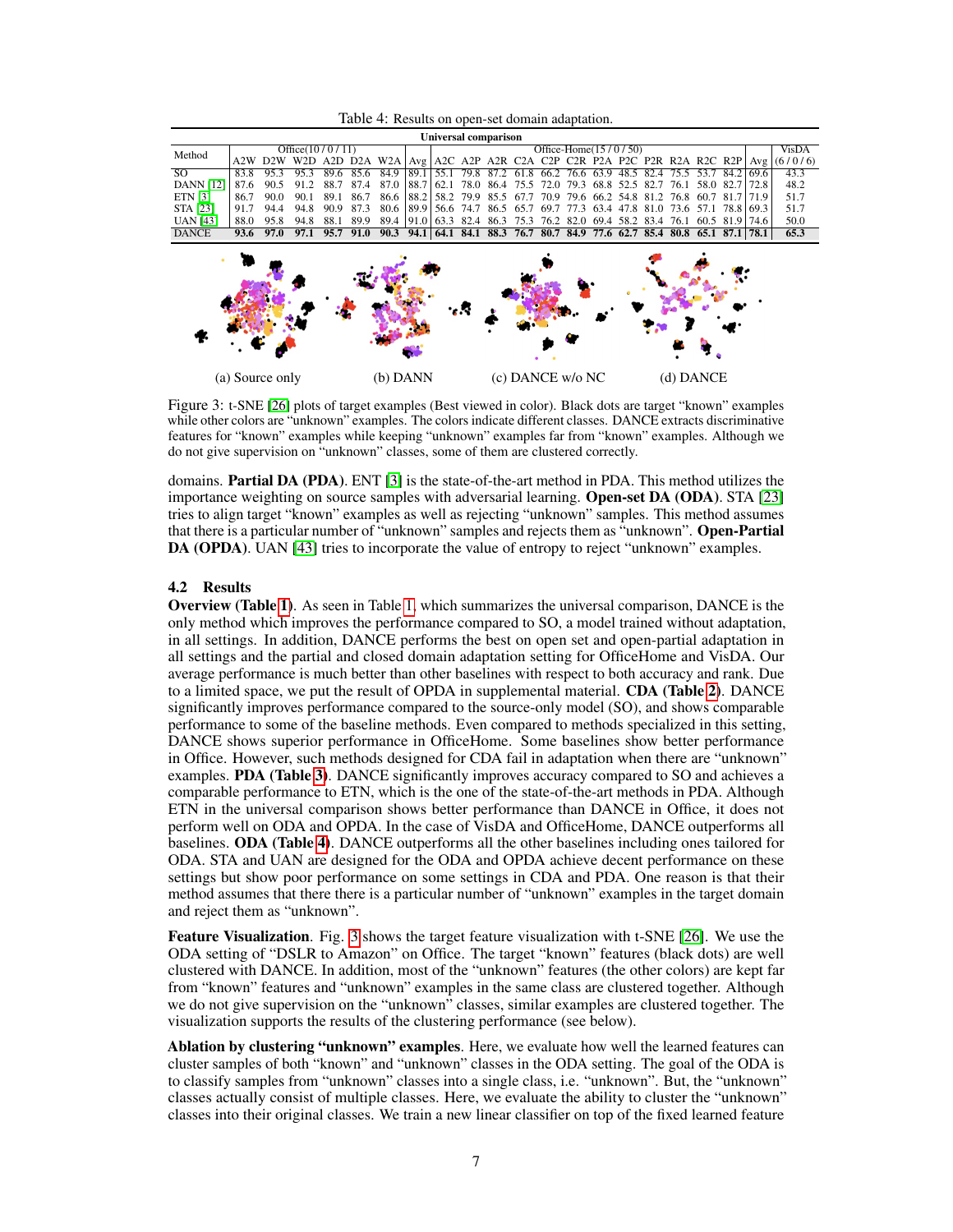<span id="page-7-0"></span>Table 5: Linear classification accuracy given 1 labeled target sample per class in open-set setting (Known Accuracy/ Novel Accuracy). NC provides better clustered features for both known and novel classes. Adding entropy separation loss (DANCE) further improves the performance.

| Method       | R2A           | R2C           | R2P           | P2A           | P <sub>2C</sub> | P <sub>2</sub> R |
|--------------|---------------|---------------|---------------|---------------|-----------------|------------------|
|              | known / novel | known / novel | known / novel | known / novel | known / novel   | known / novel    |
| ImgNet       | 37.5/31.0     | 35.3/36.4     | 64.8/56.9     | 36.9/31.0     | 36.3/36.0       | 66.3/45.5        |
| SO.          | 42.4/30.7     | 43.4 / 33.8   | 69.9/53.8     | 38.6 / 30.1   | 37.0/32.2       | 65.1/39.1        |
| <b>DANN</b>  | 41.3 / 30.2   | 42.4 / 33.4   | 62.8/50.7     | 41.6/28.9     | 40.1 / 31.6     | 67.2/38.8        |
| NC           | 48.4 / 33.9   | 47.8 / 36.6   | 74.9 / 56.6   | 45.6 / 33.3   | 42.5/37.5       | 74.7 / 45.6      |
| <b>DANCE</b> | 49.1 / 33.8   | 48.7 / 36.5   | 74.9 / 57.9   | 46.4 / 35.2   | 43.0 / 38.1     | 74.1/45.2        |

<span id="page-7-1"></span>

Figure 4: (a): Learning curve in the VisDA PDA setting. The accuracy improves as the two losses decrease. (b)(c): Increasing number of "unknown" classes. (d): Increasing number of source classes. DANCE outperforms than other methods even when there are many outlier source classes or many outlier target classes.

extractor. We use one labeled example per category for training. Since the feature extractor is fixed, we can evaluate its own ability to cluster the samples using the classifier. In this experiment, we use OfficeHome (15 "known" and 50 "unknown" classes). As we can see in Table [5,](#page-7-0) DANCE maintains or improves performance for "unknown" classes compared to the ImageNet trained model while the other baseline methods much worsen performance to classify "unknown" classes. NC provides well-clustered features for both types of classes and adding entropy separation further improves the performance. The result also shows the effectiveness of our method for class-incremental domain adaptation [\[21\]](#page-9-21). This result and the feature visualization indicate that the features learned by DANCE cluster samples from "unknown" classes well.

The number of "unknown" classes. We analyze the behavior of DANCE under the different the number of "unknown" classes. In this analysis, we use open set adaptation from Amazon in Office to Caltech, where there are 10 shared classes and many unshared classes. Openness is defined as 1−  $|L_s \cap L_t|$  $\frac{|L_s| |L_t|}{|L_t-L_s|}$ .  $L_s \cap L_t$  corresponds to the shared 10 categories. We increased the number of "unknown" categories, i.e.  $|L_t - L_s|$ . Fig. [4b](#page-7-1) shows the accuracy of all classes whereas Fig. [4c](#page-7-1) shows area under the receiver operating characteristic curve on "unknown" classes. As we add more "unknown" classes, the performance of all methods decreases. However, DANCE consistently performs better than other methods and is robust to the number of "unknown" classes.

The number of source private classes. We analyze the behavior under the different the number of source private classes in the OPDA setting. We vary the number of classes present only in the source (i.e.,  $|L_s - L_t|$ ). To conduct an extensive analysis, we use ImageNet-1K [\[8\]](#page-8-0) as the source domain and Caltech-256 as the target domain. They have 84 shared classes. We use all of the unshared classes of Caltech as a "unknown" target while we increase the number of the classes of ImageNet (i.e.,  $|L_s - L_t|$ ). The result is shown in Fig. [4d.](#page-7-1) As we have more unshared source classes, the performance degrades as seen in Fig. [4d.](#page-7-1) DANCE consistently shows better performance. Since STA just tries to classify almost all target examples as "unknown," the performance is significantly worse.

## 5 Conclusion

In this paper, we introduce Domain Adaptative Neighborhood Clustering via Entropy optimization (DANCE) which performs well on universal domain adaptation. We propose two novel selfsupervision based components: neighborhood clustering and entropy separation which can handle arbitrary category shift. DANCE is the only model which outperforms the source-only model in all settings and the state-of-the-art baselines in many settings. In addition, we show that DANCE extracts discriminative feature representations for "unknown" class examples without any supervision on the target domain.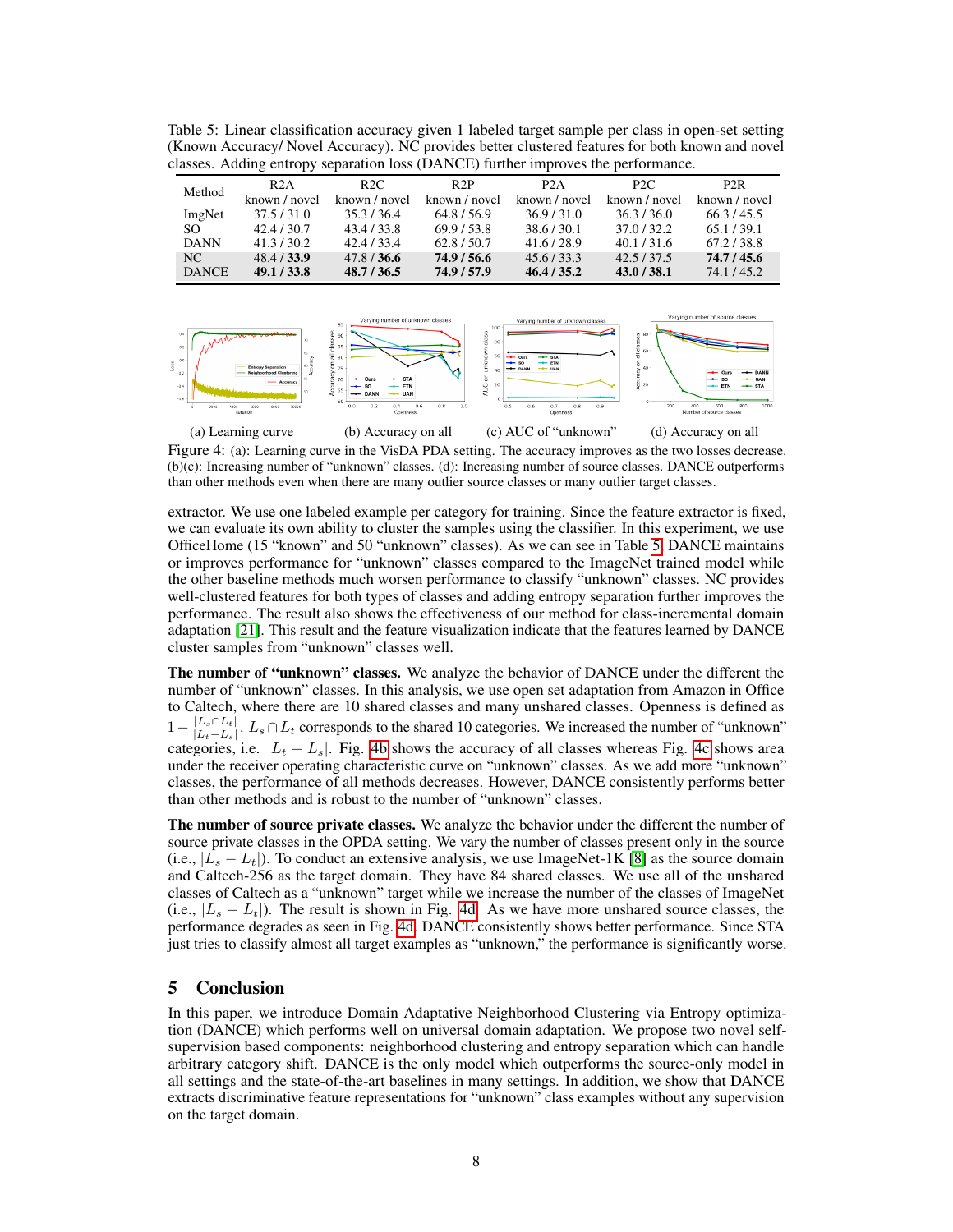## Broader Impact

Our work is applicable to training deep neural networks with less supervision via knowledge transfer from auxiliary datasets. Modern deep networks outperform humans on many datasets given a lot of annotated data, such as in ImageNet. Our proposed method can help reduce the burden of collecting large-scale supervised data in many applications where large related datasets are available. The positive impact of our work is to reduce the data gathering effort for data-expensive applications. This can make the technology more accessible for institutions and individuals that do not have rich resources. It can also help applications where data is protected by privacy laws and is therefore difficult to gather, or in sim2real applications where simulated data is easy to create but real data is difficult to collect. The negative impacts could be to make these systems more accessible to companies, governments or individuals that attempt to use them for criminal activities such as fraud. Furthermore, As with all current deep learning systems, ours is susceptible to adversarial attacks and lack of interpretability. Finally, while we show improved performance relative to state-of-the-art, negative transfer could still occur, therefore our approach should not be used in mission-critical applications or to make important decisions without human oversight.

## 6 Acknowledgement

This work was supported by Honda, DARPA and NSF Award No. 1535797.

## References

- <span id="page-8-2"></span>[1] Pau Panareda Busto and Juergen Gall. Open set domain adaptation. In *IEEE International Conference on Computer Vision (ICCV)*, 2017.
- <span id="page-8-3"></span>[2] Zhangjie Cao, Lijia Ma, Mingsheng Long, and Jianmin Wang. Partial adversarial domain adaptation. In *European Conference on Computer Vision (ECCV)*, 2018.
- <span id="page-8-7"></span>[3] Zhangjie Cao, Kaichao You, Mingsheng Long, Jianmin Wang, and Qiang Yang. Learning to transfer examples for partial domain adaptation. In *IEEE Conference on Computer Vision and Pattern Recognition (CVPR)*, 2019.
- <span id="page-8-9"></span>[4] Fabio Maria Cariucci, Lorenzo Porzi, Barbara Caputo, Elisa Ricci, and Samuel Rota Bulò. Autodial: Automatic domain alignment layers. In *IEEE International Conference on Computer Vision (ICCV)*, 2017.
- <span id="page-8-4"></span>[5] Fabio M Carlucci, Antonio D'Innocente, Silvia Bucci, Barbara Caputo, and Tatiana Tommasi. Domain generalization by solving jigsaw puzzles. In *IEEE Conference on Computer Vision and Pattern Recognition (CVPR)*, 2019.
- <span id="page-8-11"></span>[6] Mathilde Caron, Piotr Bojanowski, Armand Joulin, and Matthijs Douze. Deep clustering for unsupervised learning of visual features. In *European Conference on Computer Vision (ECCV)*, 2018.
- <span id="page-8-5"></span>[7] Woong-Gi Chang, Tackgeun You, Seonguk Seo, Suha Kwak, and Bohyung Han. Domain-specific batch normalization for unsupervised domain adaptation. In *IEEE Conference on Computer Vision and Pattern Recognition (CVPR)*, 2019.
- <span id="page-8-0"></span>[8] Jia Deng, Wei Dong, Richard Socher, Li-Jia Li, Kai Li, and Li Fei-Fei. Imagenet: A large-scale hierarchical image database. In *IEEE Conference on Computer Vision and Pattern Recognition (CVPR)*, 2009.
- <span id="page-8-6"></span>[9] Zhijie Deng, Yucen Luo, and Jun Zhu. Cluster alignment with a teacher for unsupervised domain adaptation. In *IEEE International Conference on Computer Vision (ICCV)*, pages 9944–9953, 2019.
- <span id="page-8-10"></span>[10] Carl Doersch, Abhinav Gupta, and Alexei A Efros. Unsupervised visual representation learning by context prediction. In *IEEE International Conference on Computer Vision (ICCV)*, pages 1422–1430, 2015.
- <span id="page-8-1"></span>[11] Yaroslav Ganin and Victor Lempitsky. Unsupervised domain adaptation by backpropagation. In *International Conference on Machine Learning (ICML)*, 2014.
- <span id="page-8-12"></span>[12] Yaroslav Ganin, Evgeniya Ustinova, Hana Ajakan, Pascal Germain, Hugo Larochelle, François Laviolette, Mario Marchand, and Victor Lempitsky. Domain-adversarial training of neural networks. *JMLR*, 17(59):1– 35, 2016.
- <span id="page-8-8"></span>[13] Yves Grandvalet and Yoshua Bengio. Semi-supervised learning by entropy minimization. In *Advances in Neural Information Processing Systems (NeurIPS)*, 2005.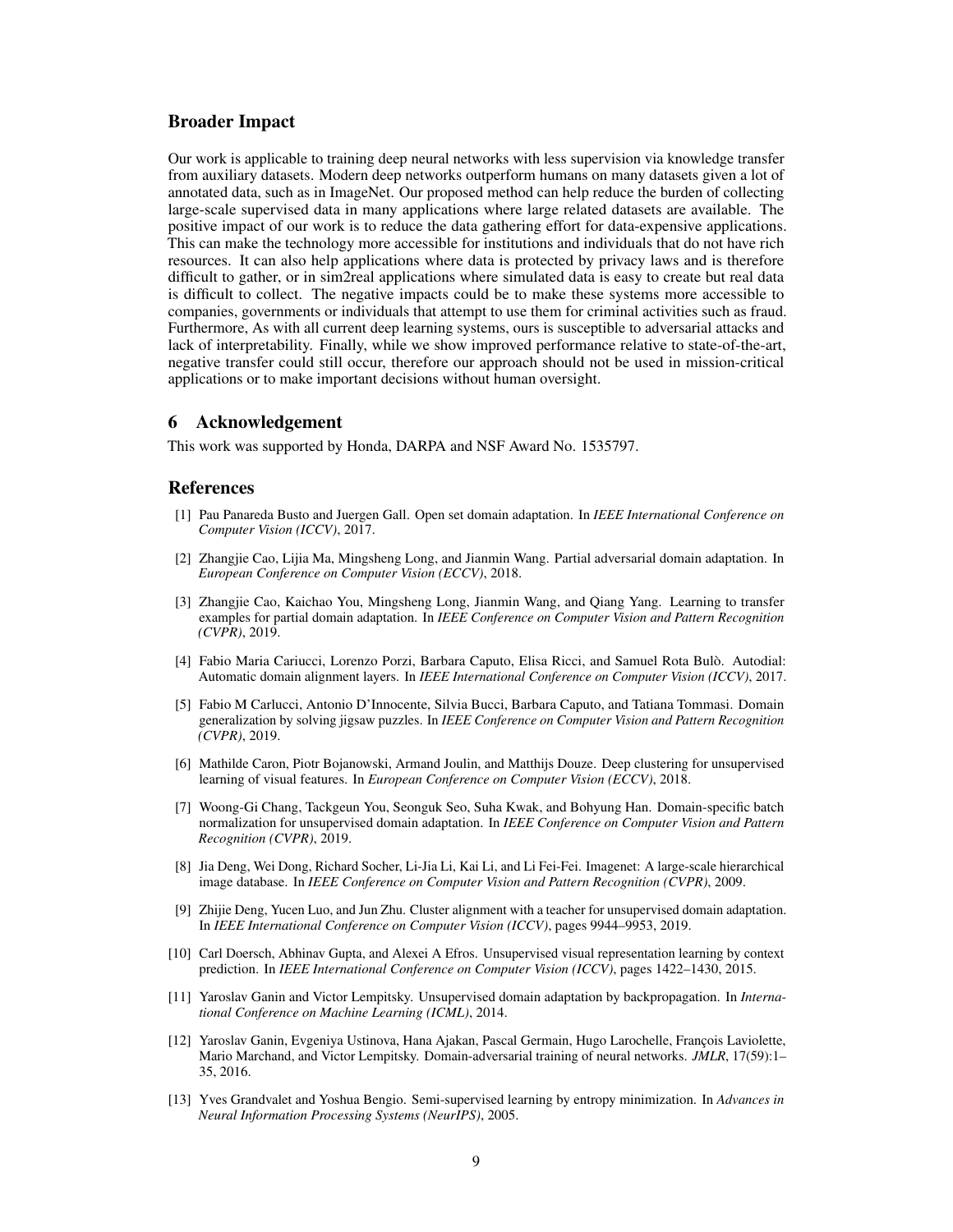- <span id="page-9-17"></span>[14] Gregory Griffin, Alex Holub, and Pietro Perona. Caltech-256 object category dataset. *California Institute of Technology*, 2007.
- <span id="page-9-7"></span>[15] Philip Haeusser, Thomas Frerix, Alexander Mordvintsev, and Daniel Cremers. Associative domain adaptation. In *IEEE International Conference on Computer Vision (ICCV)*, 2017.
- <span id="page-9-2"></span>[16] Kaiming He, Georgia Gkioxari, Piotr Dollár, and Ross Girshick. Mask r-cnn. In *IEEE International Conference on Computer Vision (ICCV)*, 2017.
- <span id="page-9-19"></span>[17] Kaiming He, Xiangyu Zhang, Shaoqing Ren, and Jian Sun. Deep residual learning for image recognition. In *IEEE Conference on Computer Vision and Pattern Recognition (CVPR)*, 2016.
- <span id="page-9-14"></span>[18] Geoffrey Hinton, Oriol Vinyals, and Jeff Dean. Distilling the knowledge in a neural network. *arXiv preprint arXiv:1503.02531*, 2015.
- <span id="page-9-11"></span>[19] Jiabo Huang, Qi Dong, Shaogang Gong, and Xiatian Zhu. Unsupervised deep learning by neighbourhood discovery. In *International Conference on Machine Learning (ICML)*, 2019.
- <span id="page-9-0"></span>[20] Alex Krizhevsky, Ilya Sutskever, and Geoffrey E Hinton. Imagenet classification with deep convolutional neural networks. In *Advances in Neural Information Processing Systems (NeurIPS)*, 2012.
- <span id="page-9-21"></span>[21] Jogendra Nath Kundu, Rahul Mysore Venkatesh, Naveen Venkat, Ambareesh Revanur, and R Venkatesh Babu. Class-incremental domain adaptation. In *European Conference on Computer Vision (ECCV)*, 2020.
- <span id="page-9-12"></span>[22] Yanghao Li, Naiyan Wang, Jianping Shi, Jiaying Liu, and Xiaodi Hou. Revisiting batch normalization for practical domain adaptation. *arXiv preprint arXiv:1603.04779*, 2016.
- <span id="page-9-9"></span>[23] Hong Liu, Zhangjie Cao, Mingsheng Long, Jianmin Wang, and Qiang Yang. Separate to adapt: Open set domain adaptation via progressive separation. In *IEEE Conference on Computer Vision and Pattern Recognition (CVPR)*, 2019.
- <span id="page-9-3"></span>[24] Mingsheng Long, Yue Cao, Jianmin Wang, and Michael I Jordan. Learning transferable features with deep adaptation networks. In *International Conference on Machine Learning (ICML)*, 2015.
- <span id="page-9-5"></span>[25] Mingsheng Long, Zhangjie Cao, Jianmin Wang, and Michael I Jordan. Conditional adversarial domain adaptation. In *Advances in Neural Information Processing Systems (NeurIPS)*, 2018.
- <span id="page-9-20"></span>[26] Laurens van der Maaten and Geoffrey Hinton. Visualizing data using t-sne. *JMLR*, 9(11):2579–2605, 2008.
- <span id="page-9-10"></span>[27] Mehdi Noroozi and Paolo Favaro. Unsupervised learning of visual representations by solving jigsaw puzzles. In *European Conference on Computer Vision (ECCV)*. Springer, 2016.
- <span id="page-9-8"></span>[28] Pau Panareda Busto and Juergen Gall. Open set domain adaptation. In *IEEE International Conference on Computer Vision (ICCV)*, 2017.
- <span id="page-9-18"></span>[29] Adam Paszke, Sam Gross, Soumith Chintala, Gregory Chanan, Edward Yang, Zachary DeVito, Zeming Lin, Alban Desmaison, Luca Antiga, and Adam Lerer. Automatic differentiation in pytorch. *Openreview*, 2017.
- <span id="page-9-16"></span>[30] Xingchao Peng, Ben Usman, Neela Kaushik, Judy Hoffman, Dequan Wang, and Kate Saenko. Visda: The visual domain adaptation challenge. *arXiv preprint arXiv:1710.06924*, 2017.
- <span id="page-9-1"></span>[31] Shaoqing Ren, Kaiming He, Ross Girshick, and Jian Sun. Faster r-cnn: Towards real-time object detection with region proposal networks. In *Advances in Neural Information Processing Systems (NeurIPS)*, 2015.
- <span id="page-9-15"></span>[32] Kate Saenko, Brian Kulis, Mario Fritz, and Trevor Darrell. Adapting visual category models to new domains. In *European Conference on Computer Vision (ECCV)*, 2010.
- <span id="page-9-13"></span>[33] Kuniaki Saito, Donghyun Kim, Stan Sclaroff, Trevor Darrell, and Kate Saenko. Semi-supervised domain adaptation via minimax entropy. In *IEEE International Conference on Computer Vision (ICCV)*, 2019.
- <span id="page-9-6"></span>[34] Kuniaki Saito, Yoshitaka Ushiku, and Tatsuya Harada. Asymmetric tri-training for unsupervised domain adaptation. In *International Conference on Machine Learning (ICML)*, 2017.
- <span id="page-9-4"></span>[35] Kuniaki Saito, Shohei Yamamoto, Yoshitaka Ushiku, and Tatsuya Harada. Open set domain adaptation by backpropagation. In *European Conference on Computer Vision (ECCV)*, 2018.